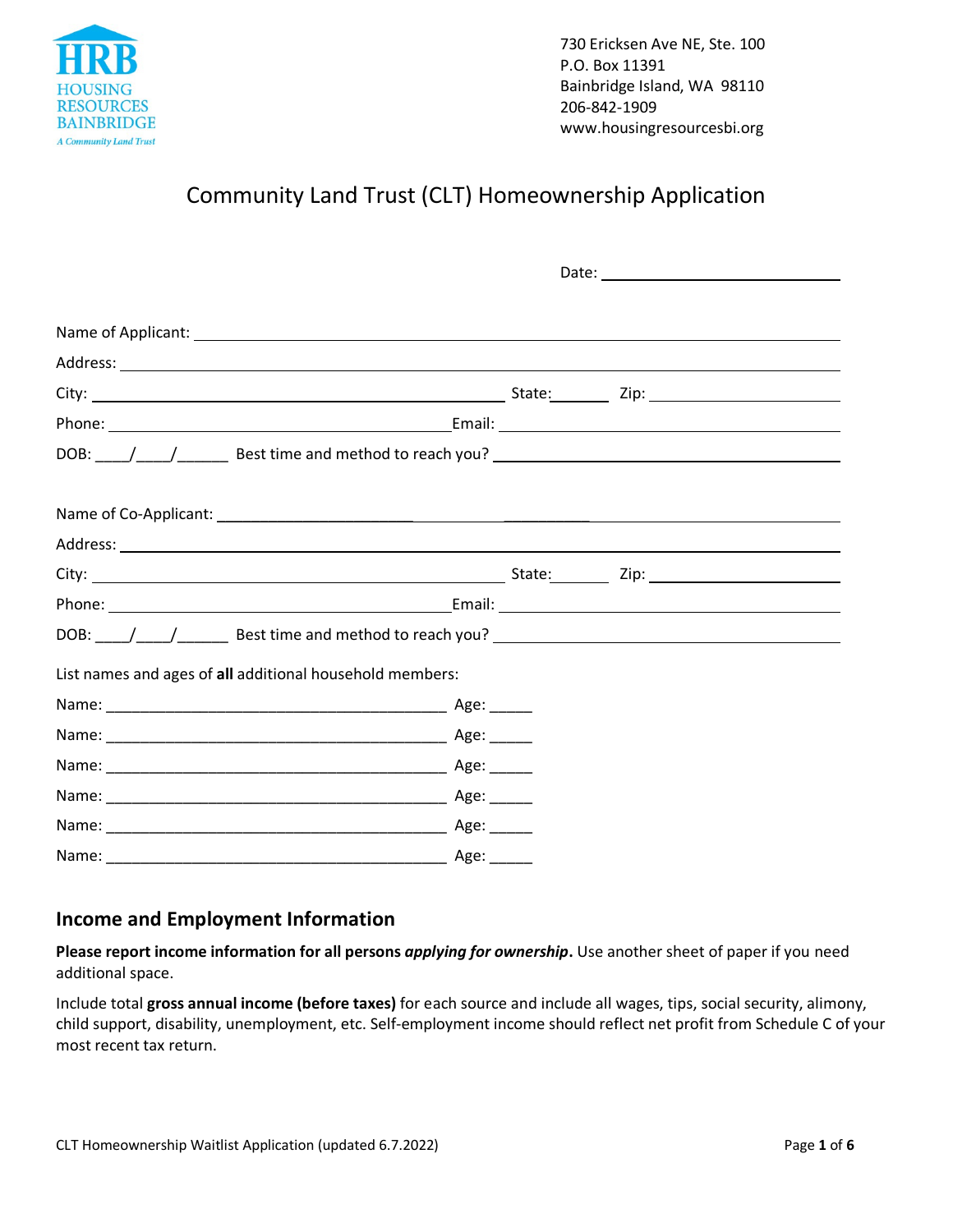| Self-Reported Household Gross Annual Income |                                      |  |                 |  |                                             |                     |
|---------------------------------------------|--------------------------------------|--|-----------------|--|---------------------------------------------|---------------------|
|                                             | <b>Income Source:</b>                |  | Type of Income: |  | <b>Annual Gross Income:</b>                 |                     |
| <b>Applicant Name</b>                       | Name of business, agency, fund, etc. |  |                 |  | Wages, social security, pension, etc.       | <b>Before taxes</b> |
| Jane Doe                                    | Oregon Public Employees              |  | Pension         |  |                                             | \$30,000            |
|                                             |                                      |  |                 |  |                                             |                     |
|                                             |                                      |  |                 |  |                                             |                     |
|                                             |                                      |  |                 |  |                                             |                     |
|                                             |                                      |  |                 |  |                                             |                     |
|                                             |                                      |  |                 |  |                                             |                     |
|                                             |                                      |  |                 |  | <b>Total Household Gross Annual Income:</b> |                     |

### **Assets**

**List each asset and its current value, including checking, savings, money markets, CDs, IRA, equities, bonds, etc.** If you are a collector, please include the type of collection and retail value. If you need more space, please attach a separate page.

Exceptions:

- 1. Personal property (clothing, furniture, automobiles, and jewelry that is not held as an investment).
- 2. Interest in Indian trust land.
- 3. Term life insurance policies.
- 4. Assets of an active business. "Business" does not include investment rental properties.
- 5. Assets that are not effectively owned by the applicant. Examples include assets held in an individual's name, but (a) the assets and any income accrue to the benefit of someone else who is not the applicant, and (b) another person is responsible for taxes incurred on income generated by the assets.
- 6. Other assets deemed to be of insignificant quantity or value.

| <b>Self-Reported Household Assets</b> |                           |                                                                       |   |                                              |                      |
|---------------------------------------|---------------------------|-----------------------------------------------------------------------|---|----------------------------------------------|----------------------|
| <b>Applicant Name</b>                 | <b>Type of Asset</b>      | <b>Name of Financial Institution</b><br>(otherwise how asset is held) |   | Can you draw on this<br>now without penalty? | <b>Current Value</b> |
| Jane Doe                              | <b>Brokerage Equities</b> | Charles Schwab                                                        | L | Yes                                          | \$69,435.00          |
|                                       |                           |                                                                       |   |                                              |                      |
|                                       |                           |                                                                       |   |                                              |                      |
|                                       |                           |                                                                       |   |                                              |                      |
|                                       |                           | <b>Total Household Assets</b>                                         |   |                                              |                      |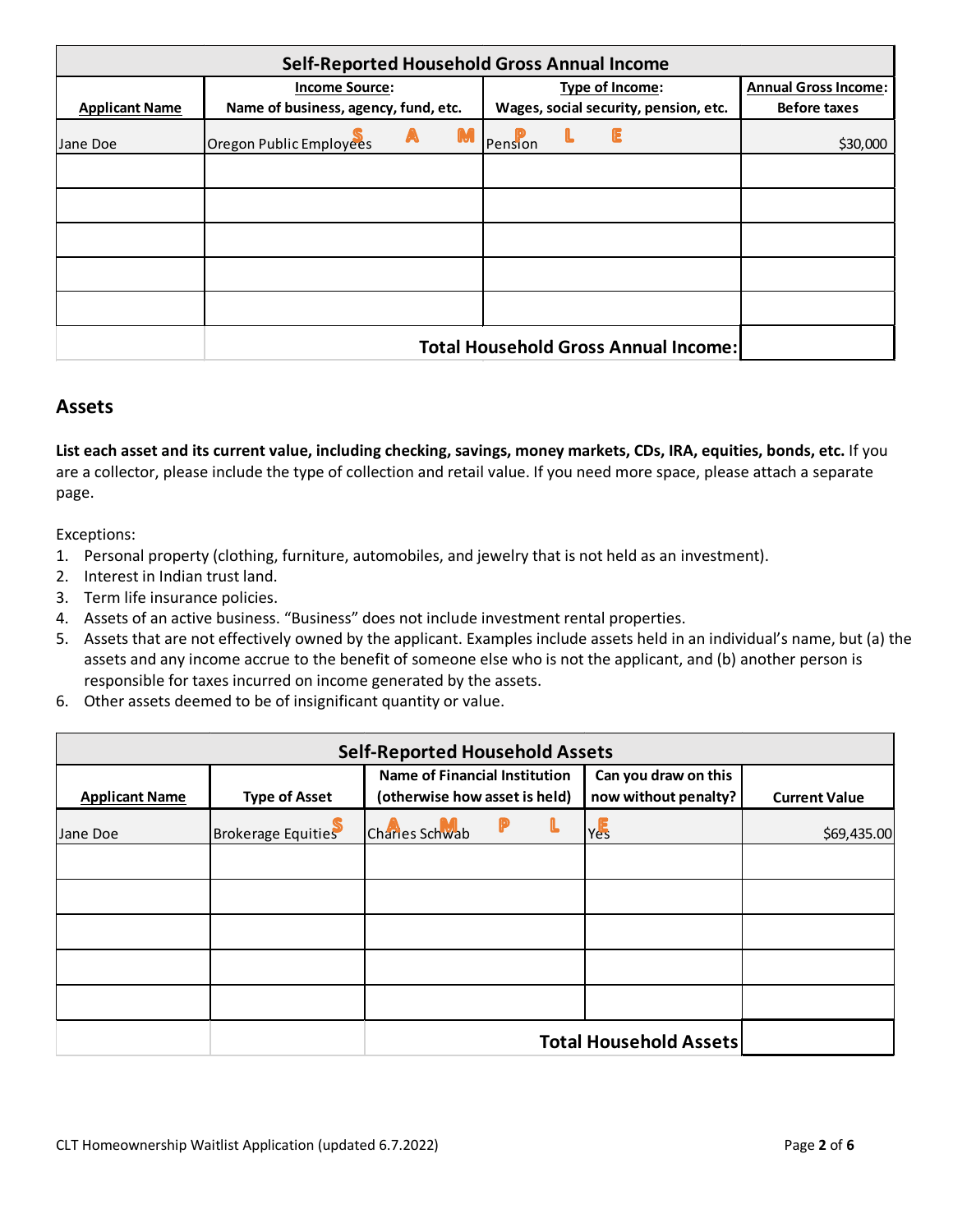# **Debt**

**List all household current total debt and monthly debt service.** This includes any payments such as automobile loans, student loans, child support, personal debts, and credit cards. Please include either the monthly payment or the minimum due as applicable.

| <b>Self-Reported Household Debt</b> |                     |                                                   |                        |                    |  |
|-------------------------------------|---------------------|---------------------------------------------------|------------------------|--------------------|--|
|                                     |                     | Name of Financial Institution -                   |                        | <b>Min Monthly</b> |  |
| <b>Applicant Name</b>               | <b>Type of Debt</b> | <b>Debt Servicer</b>                              | <b>Current Balance</b> | Payment            |  |
| Jane Doe                            | Car Loan            | <b>Ra</b> Financial Services                      | \$12,444               | \$350              |  |
|                                     |                     |                                                   |                        |                    |  |
|                                     |                     |                                                   |                        |                    |  |
|                                     |                     |                                                   |                        |                    |  |
|                                     |                     |                                                   |                        |                    |  |
|                                     |                     |                                                   |                        |                    |  |
|                                     |                     | <b>Total Household Debt and Monthly Payments:</b> |                        |                    |  |

### **Credit Score**

L

What do you believe your current credit score to be? Applicant: \_\_\_\_\_\_\_\_ Co-Applicant: \_\_\_\_\_\_\_

# **Background Information**

Please answer the following questions. Do not leave answers blank. If questions are not applicable to your situation, write "N/A" in the answer space.

How did you hear about Housing Resources Bainbridge (HRB) and our CLT homes?

| Do you currently rent or own? _______How many bedrooms? _____How many bathrooms? __________________         |  |  |  |  |
|-------------------------------------------------------------------------------------------------------------|--|--|--|--|
| Are you currently receiving any housing subsidy? (Section 8 or other) ______________________________        |  |  |  |  |
| How much is your rent/mortgage? _____________How much are your utilities (rough estimate)? _______________  |  |  |  |  |
| Have you sold a home within the past three years? _____________ If so, how was it disposed of? (circle one) |  |  |  |  |
|                                                                                                             |  |  |  |  |
| Have you filed for bankruptcy within the past three years?                                                  |  |  |  |  |
| How much money do you have for a down payment? (minimum $$1,000$ ) \$                                       |  |  |  |  |
| Would you consider (check all that apply)? ______ 1-bedroom _______ 2-bedroom ______ 3-bedroom              |  |  |  |  |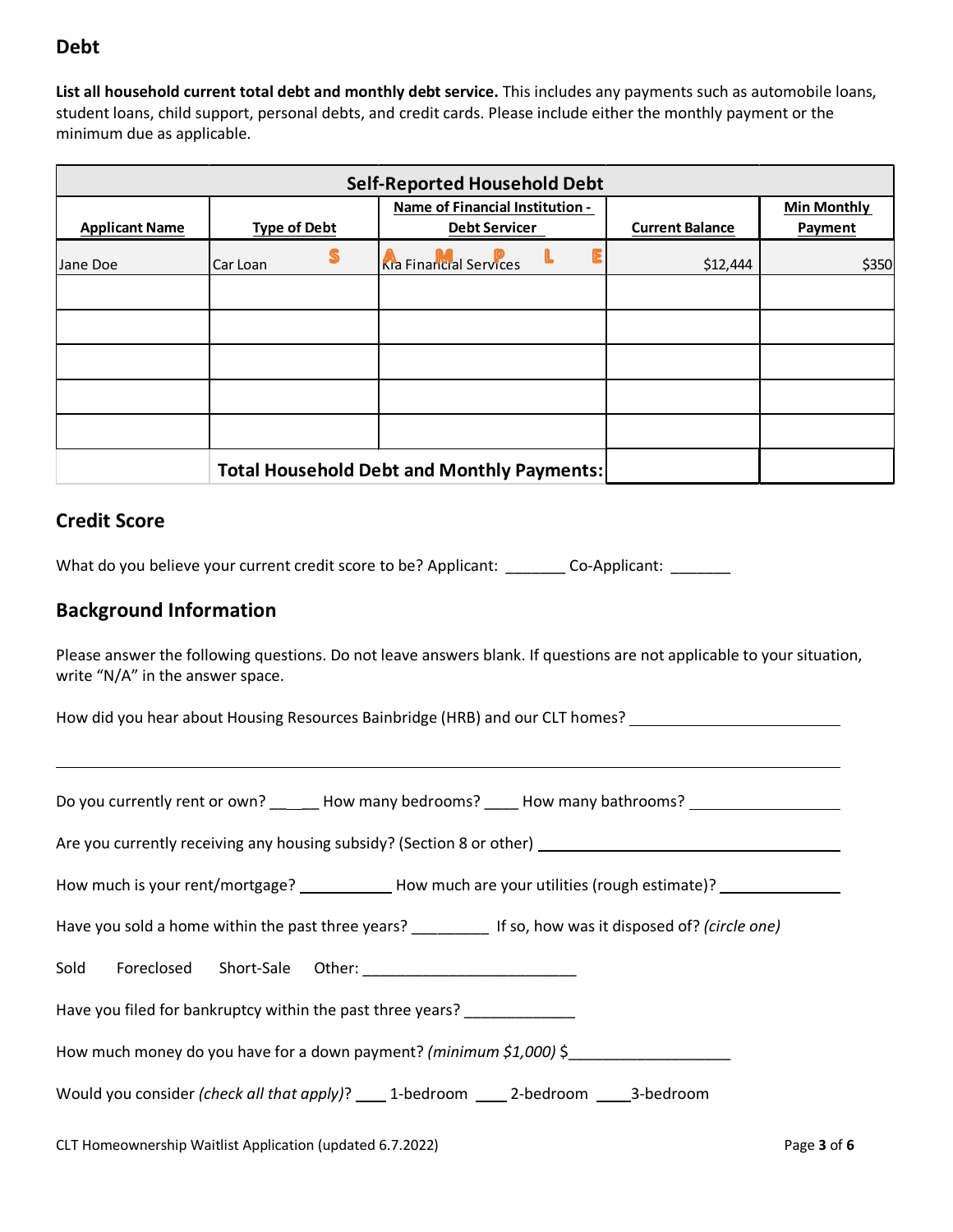|                                                                                                                                                                                                                                                                 | Would you consider (check all that apply)? $\Box$ Detached Single-Family Home $\Box$ Townhome $\Box$ Condominium                                                                                                                                          |
|-----------------------------------------------------------------------------------------------------------------------------------------------------------------------------------------------------------------------------------------------------------------|-----------------------------------------------------------------------------------------------------------------------------------------------------------------------------------------------------------------------------------------------------------|
| Do you require a 1 story home? _______________ Do you require ADA accessibility? __________                                                                                                                                                                     |                                                                                                                                                                                                                                                           |
|                                                                                                                                                                                                                                                                 | If you require ADA accessibility, please describe what features you require:                                                                                                                                                                              |
| <b>Demographics</b> (Optional: requested for Equal Housing Opportunity)                                                                                                                                                                                         |                                                                                                                                                                                                                                                           |
| Ethnicity:                                                                                                                                                                                                                                                      |                                                                                                                                                                                                                                                           |
| <b>Applicant</b><br>$\Box$ Hispanic or Latino<br>$\Box$ Not Hispanic or Latino<br>$\Box$ Choose not to disclose                                                                                                                                                 | <b>Co-Applicant</b><br>$\Box$ Hispanic or Latino<br>$\Box$ Not Hispanic or Latino<br>$\Box$ Choose not to disclose                                                                                                                                        |
| Race:                                                                                                                                                                                                                                                           |                                                                                                                                                                                                                                                           |
| <b>Applicant</b><br>$\Box$ American Indian or Alaska Native<br>$\Box$ Black or African American<br>Asian<br>$\Box$<br>Native Hawaiian or other Pacific Islander<br>$\Box$<br>White<br>$\Box$<br>ப<br>Two or more races<br>ப<br>Choose not to disclose<br>$\Box$ | <b>Co-Applicant</b><br>$\square$ American Indian or Alaska Native<br>$\Box$ Black or African American<br>$\Box$ Asian<br>$\Box$ Native Hawaiian or other Pacific Islander<br>$\Box$ White<br>$\Box$ Two or more races<br>$\square$ Choose not to disclose |
| Are you active-duty military?<br>Applicant $\Box$ Yes $\Box$ No                                                                                                                                                                                                 | Co-Applicant $\Box$ Yes<br>$\Box$ No                                                                                                                                                                                                                      |
| Are you a Veteran?<br>Applicant $\Box$ Yes                                                                                                                                                                                                                      | $\square$ No<br>Co-Applicant $\Box$ Yes<br>$\Box$ No                                                                                                                                                                                                      |

# **Eligibility/Priority Criteria**

#### **1) Work History**

Have you had consistent employment for a minimum of the last two years?  $\Box$  Yes  $\Box$  No

If you checked no, please explain.

#### **2) Credit**

I understand that I must be able to demonstrate at the time of purchase that I have established a good credit rating. I authorize Housing Resources Bainbridge to obtain a credit report on my behalf.

#### **3) Income**

I understand that I must be able to demonstrate adequate income to support total housing costs not to exceed 35% of my total household monthly gross income to qualify for a community land trust (CLT) home purchase.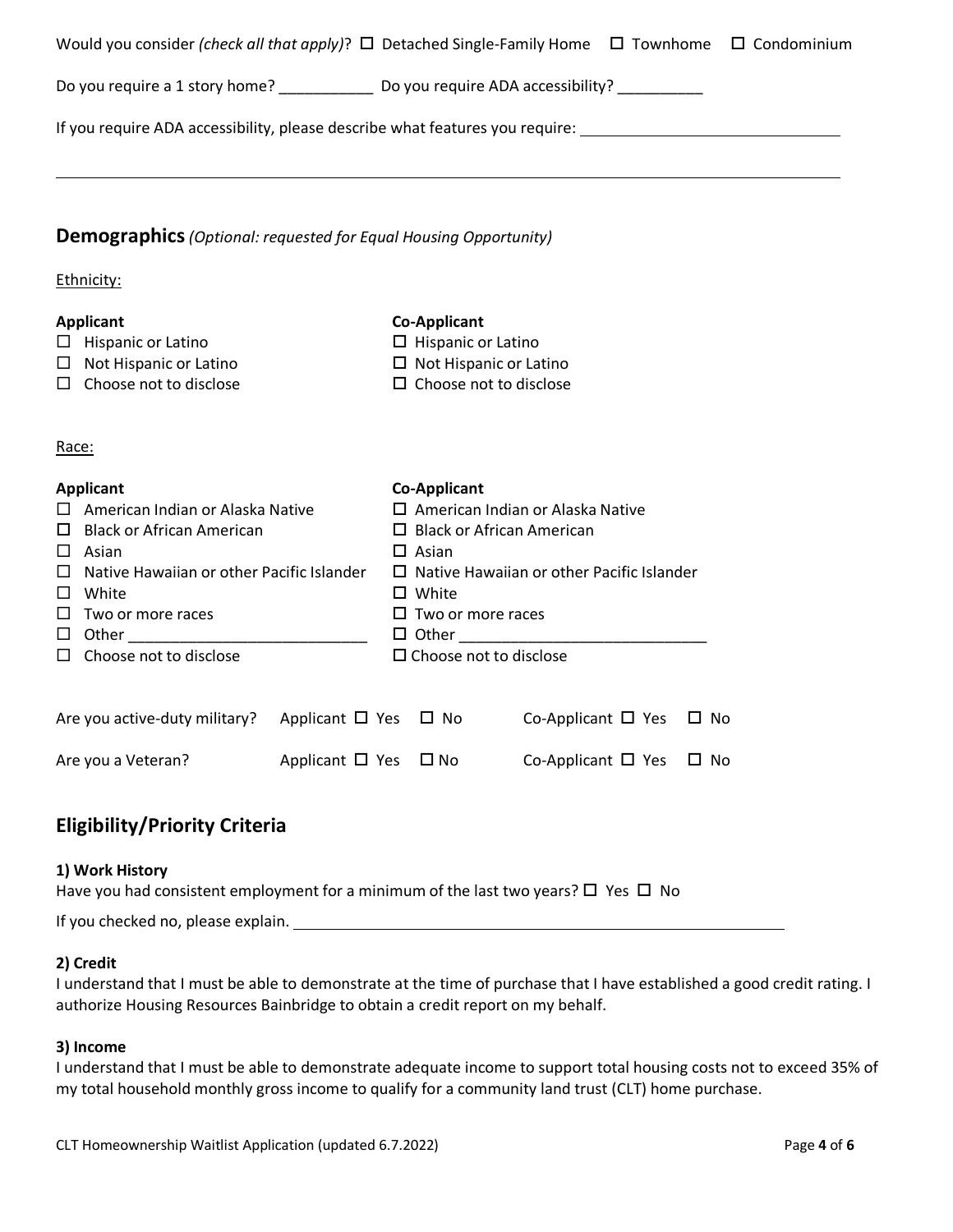### **4) Assets**

I understand that I must be able to demonstrate that my total household assets will not exceed \$300,000 at end of closing on a CLT home purchase.

### **5) Debt**

I understand that I must be able to demonstrate that my total debt (total housing costs plus all other debt) will not exceed 40% of my gross monthly income to qualify for a CLT home purchase. (If you need to reduce debt in order to become homebuyer ready, HRB can refer you to a nonprofit credit counseling agency).

## **Other Conditions**

**I understand the completion of this application is only the first step toward being added to HRB's waiting list for a CLT home and does not guarantee me a place on the waiting list, nor a home.**

**Upon receipt of this application, HRB will examine your self-reported income, assets, and debt for first glance determination of eligibility and notify you whether or not you appear eligible. If you appear eligible, we will invite you to submit proof of income, assets, and debt by submitting documentation as prescribed along with a \$50 Waitlist Screening Fee by check or money order payable to Housing Resources Bainbridge. We are not able to accept cash. If you believe you do qualify despite our initial assessment, you are encouraged to submit documentation along with the \$50 Waitlist Screening Fee and we will examine your documentation.**

**Documentation you will be required to submit includes:** 

#### **Tax Returns:**

• Full tax returns for the past two years (including schedule C if self-employed)

#### **Income:**

- Copies of pay statements for the last 12 weeks, or year-to-date profit and loss for business if self-employed.
- Current award letters for Social Security, Social Security Disability, or Veteran's Disability.
- Court order showing Spousal Support and/or Child Support award amount.
- 90 Days of mandatory retirement account disbursement, pension benefits, or annuities.
- Documentation of any other income indicating amount and frequency.

#### **Assets:**

- Most recent 3 months of statements (all pages) for all checking, savings, and money market accounts.
- CD's statement and maturity date.
- Most recent statement or current balance for all investment and retirement accounts.
- Statement of value for collections (insured amount if available).

#### **Debt:**

• Current statements for each debt account (credit cards, car loans, personal loans, student loans, etc.)

**Keep good records and save all statements! There may be further documentation required to determine your eligibility, and once on the waitlist you will be required to update your income, assets, and debt with HRB annually and also when a home becomes available. You will also be required to provide income, asset, and debt documentation to your lender on application for a mortgage and again just before closing on a home.**